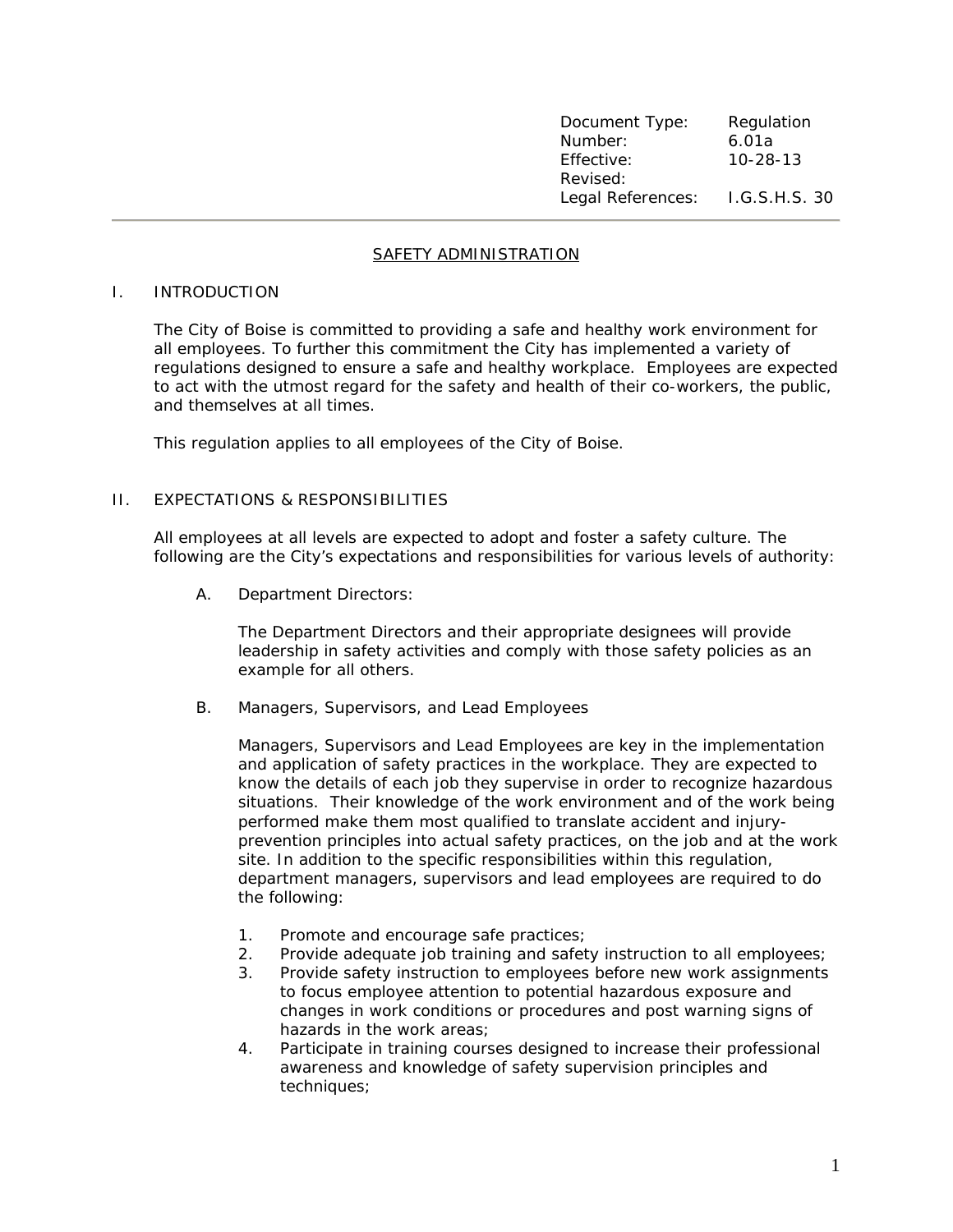- 5. Observe, inspect, and evaluate work conditions, facility safety, and work procedures to detect and correct unsafe conditions and practices and insist on good housekeeping practices. A Job Hazard Analysis form in the Personal Protective Equipment regulation can be used to help identify potential hazards in the workplace;
- 6. Promptly investigate, identify and implement preventative and corrective measures as appropriate, and complete required documentation for all job accidents;
- 7. Be receptive to, and encourage employees to report unsafe practices or conditions and to submit practical suggestions for correction without fear of repercussion or reprisal;
- 8. Ensure that tools, equipment and protective devices are properly maintained, used and appropriately stored when not in use;
- 9. Become thoroughly familiar with and actively enforce all safety procedures applicable to the work they supervise;
- 10. Review safety rules and procedures with new employees, pointing out the possible hazards involved in doing the job;
- 11. Review accident reporting procedures and the Employee Policy Handbook with new employees; and
- 12. Make recommendations for disciplinary action when deliberate safety violations occur.
- C. Employees

All City employees are required as a condition of employment to develop and maintain safe work habits and to contribute in every manner possible to the safety of themselves, their co-workers, and the general public. Employees are required to do the following:

- 1. Immediately report all accidents, unsafe practices, and conditions to their supervisors;
- 2. Comply with the all of the City's regulations pertaining to safety;
- 3. Successfully complete required training;
- 4. Cooperate with and assist the investigator or supervisor investigating accidents to identify causes. Offer corrective solutions without fear of repercussion or reprisal; and
- 5. Become familiar with and observe approved safe work procedures for their work activities.
- D. Risk and Safety Services

Risk and Safety Services will provide risk management and occupational safety & health support and services to all departments and employees and facilitate compliance with federal and state occupational safety and health regulations. The Risk and Safety Services team will:

- 1. Administer and process Workers' Compensation Claims;
- 2. Perform statistical analysis to determine trends, problem areas and overall safety performance of each department;
- 3. Conduct and/or facilitate inspections (including safety and industrial hygiene assessments and those required by safety oversight regulators and insurance companies) of City operations and provide necessary instructions and guidance to achieve compliance with applicable laws and regulations;